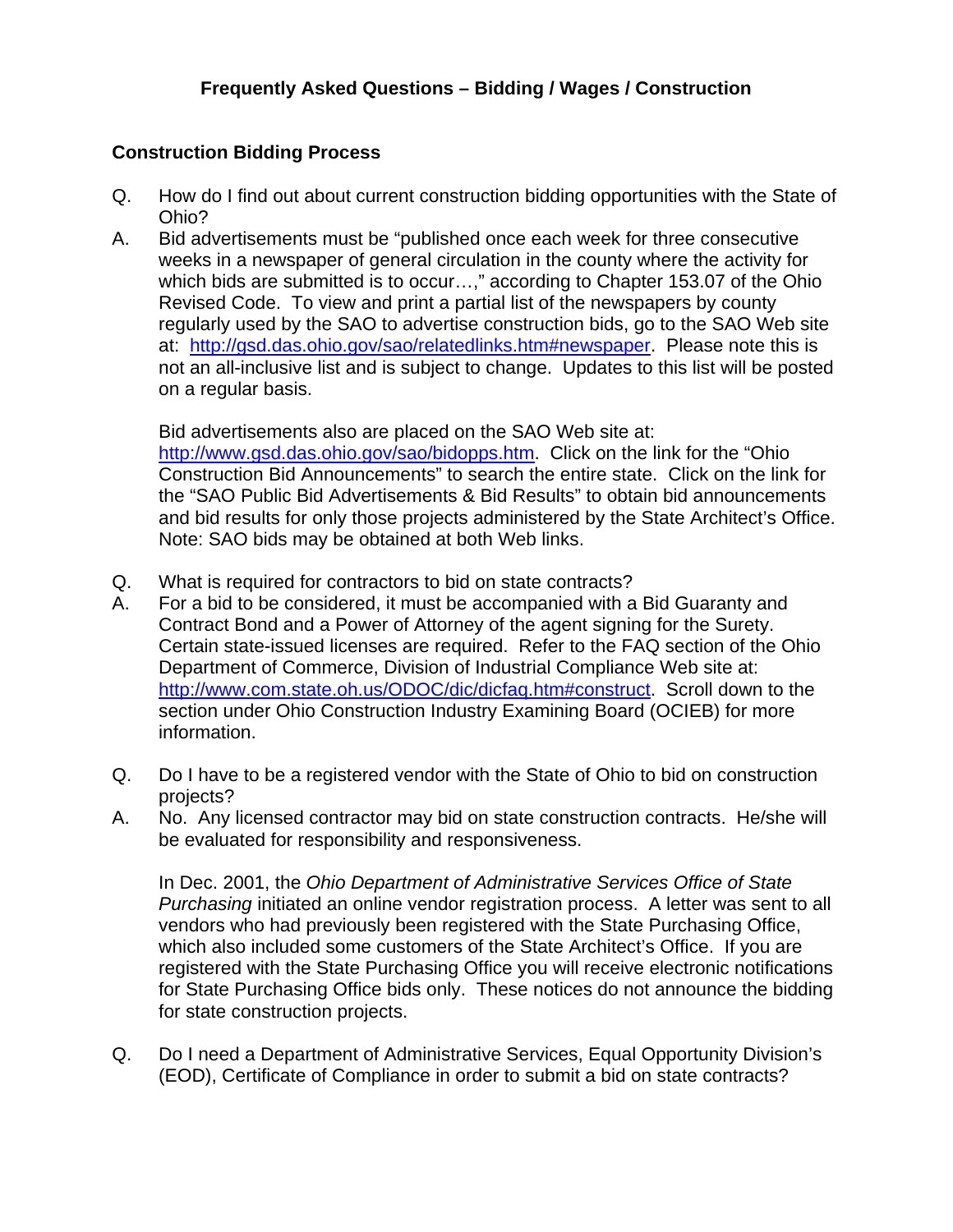- A. No. A current EDO Certificate of Compliance is not required at the time you submit your bid. However, the successful bidder must obtain the certificate to contract with the state.
- Q. If I fail to include a Responsible Bidder Information (RBI) form with my bid, will my bid be rejected?
- A. No. Although we prefer that you submit your RBI with your bid, it is not required. If you are notified that you are the apparent low bidder, you will be required to submit your RBI within a specified amount of time.
- Q. How do I find out about bid addenda (bid extensions)?
- A. Bid documents occasionally require changes prior to the bid date. The Associate will issue an addendum to notify and inform all plan holders of record of any changes. Addenda are generally issued no later than 72 hours prior to the bid date, excluding weekends and holidays. If the SAO agrees that an addendum is required within 72 hours prior to the bid date, the bid opening shall be postponed at least one week and the notification of the new bid date will appear in the addendum. Bid date changes are posted to the SAO Web site on a regular basis.
- Q. Where do I obtain bidding documents?
- A. Bid documents are available from the Associate. A refundable deposit (check or cash) is required and is payable to the Associate. Bid documents also are available at local plan rooms and builder's exchanges for review and consideration.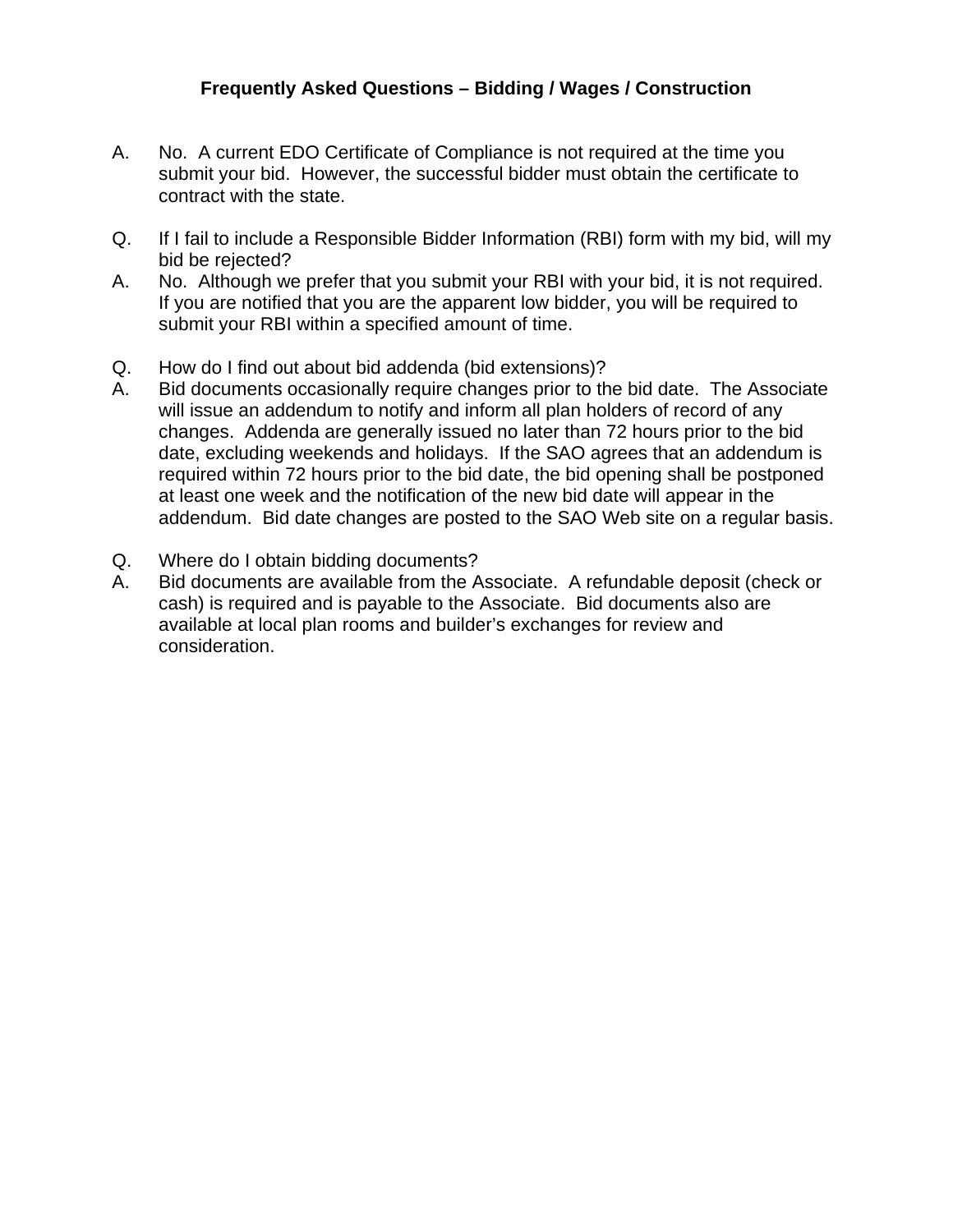## **Prevailing Wages**

- Q: How do I find out if I have to pay prevailing wages on a project?
- A. Refer to your contract documents. Ohio's prevailing wage law applies to construction projects undertaken by public authorities and requires that the public authorities pay the locally prevailing rate of wages to workers on the project. For more information, refer to Chapter 4115 of the Ohio Revised Code titled "Wages and Hours on Public Works (Prevailing Wage)." To view and print the current State Architect's Office Standard Conditions of Contract for Construction (commonly referred to as the Front End) go to: <http://www.gsd.das.ohio.gov/sao/Forms/FrontEnd.htm>
- Q: What are the current prevailing wage threshold levels?
- A. As of Jan. 1, 2002, legislation requires prevailing wages be paid to all employees who perform labor on construction projects which total project costs exceed \$62,549 for new construction and \$18,764 for reconstruction, enlargement, alteration, repair, remodeling, renovation or painting. These prevailing wage threshold levels are adjusted biennially according to the U.S. Department of Commerce's Price Deflator for Construction Index, but may not increase or decrease more than 3 percent for any year.
- Q. Where do I find the current wage rates?
- A. Wages rates in effect at the time of bidding are included in the specifications; however, you can view all wage rates currently in effect online at the Ohio Department of Commerce Web site at: <http://www.ohio.gov/com> (go to the quick link for "prevailing wage"). The State Architect's Office will send notifications of the Department of Commerce's updates to all prime contractors by fax, e-mail or by regular mail. Each Contractor is required to promptly notify all subcontractors of any wage rate changes.
- Q. How are wage rates determined?
- A. Ohio's prevailing wage rate is determined by the director of the Ohio Department of Commerce and is the sum of the basic hourly rate of pay, the rate of contribution irrevocably made by a contractor or subcontractor to a trustee or third person pursuant to a fund, plan or program, and the rate of costs to the contractor or subcontractor which may be reasonably anticipated in providing fringe benefits. These rates vary locality to locality and are based on collective bargaining agreements.
- Q: How do I file a prevailing wage complaint?
- A. Go to the Ohio Department of Commerce Web site at: <http://www.ohio.gov/com> (click on the quick link for "prevailing wage") to download the prevailing wage complaint form.